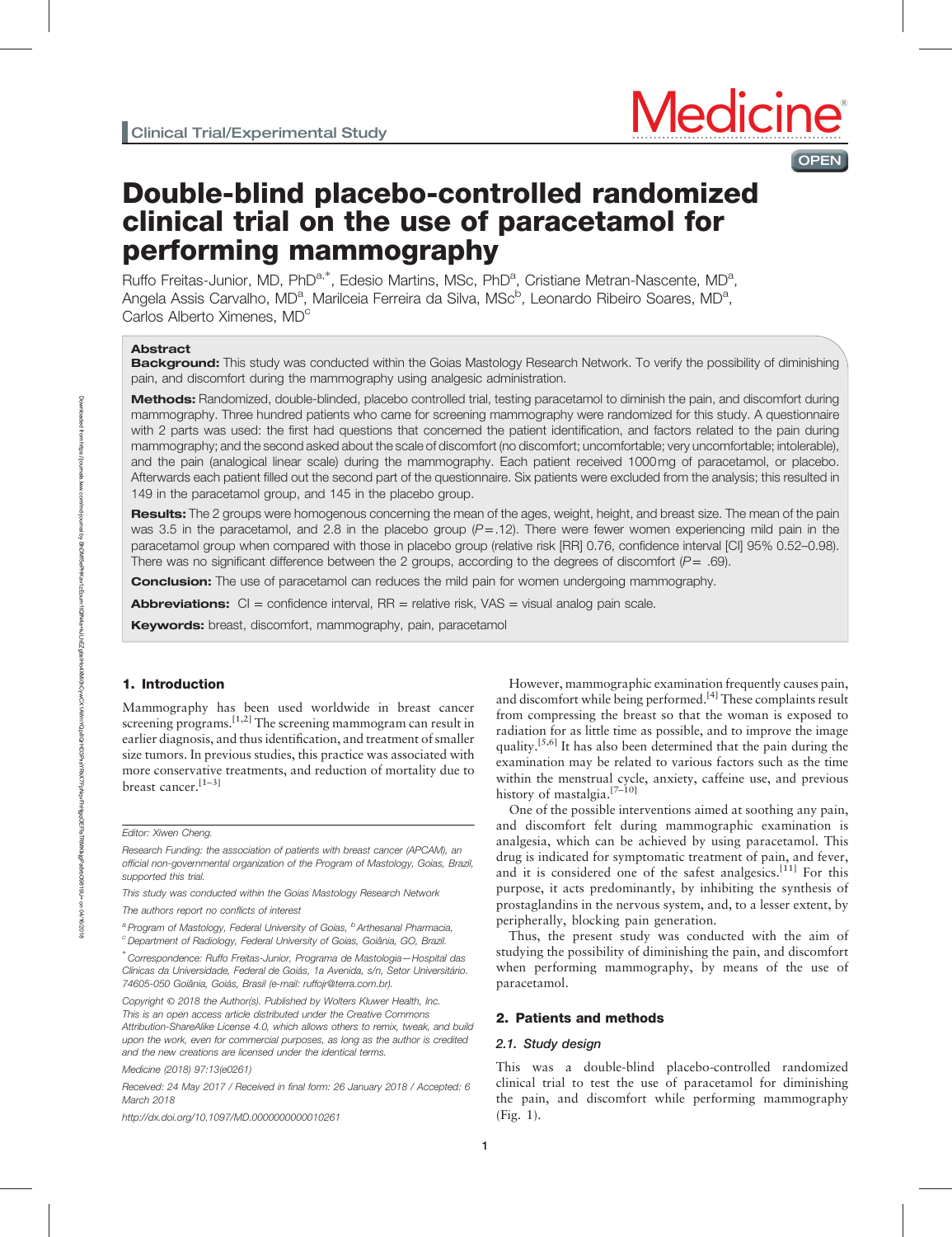

Figure 1. Study design, and distribution of patients into the groups. VAS = visual analog pain scale.

# 2.2. Sample size

Considering that approximately, 55% of the patients in the placebo group would have pain during mammography; and expecting that a gain of 15% in the medication group, it would be necessary to have 134 patients in each branch of the study in order to observe any difference greater than 15%. Sample rejection of up to 10% was takeninto consideration, along with exclusion criteria. Two-tailed analysis, with a power of 80%, and the P value set at .05 were predefined. Thus, 300 patients were included in the study, distributed randomly, between the 2 groups.

# 2.3. Inclusion criteria

Women with a prior indication for mammography who were over 40 years old were included. These patients would undergo their radiological examination at the university hospital of the Federal University of Goiás. Patients with any mammary skin lesions or with history of intolerance to paracetamol were not allowed in the study.

#### 2.4. Entry into the study

Before performing the mammography, the patients were approached by one of the members of the study team, who gave detailed explanations about the study, its aim, and the possible benefits, and side effects. Each patient was signed a free, and informed consent statement form. The same member of the study team was then available for clarifying any possible queries that the patients might have. After that, the patient received an envelope containing 2 capsules of 500mg of paracetamol (totaling 1000mg), or 2 capsules of placebo.

# 2.5. Randomization

The randomization was performed by means of computer generation sequencing. Neither the investigators nor the patient knew how the group allocations were organized. The record book remained in the hands of the pharmacist of the study who, in turn, did not have any contact with the patients, or with the interviewer.

#### 2.6. Preparation of the medication

The Farmácia Artesanal (Artesanal Pharmacy), a compounding pharmacy that is duly licensed and certified by the official regulatory agencies of the city of Goiânia (Goiás, Brazil), and that possesses the appropriate analytical, and quality assurance certificates, formulated the medications (placebo or paracetamol).

The pharmacist of the study, in the laboratory, was responsible for organizing the study medications by means of standard procedures, and quality control. The medications were prepared as follows: active group, with 500mg of paracetamol per capsule for gastric degradation; and placebo group, with 350mg of starch per capsule for gastric degradation.

The external appearance of the capsules for the 2 groups was identical. There was a sealed code, organized by the pharmacist responsible for the medications, and was not supplied to the other team members involved in the study. This remained sealed, unless there was the need to break the secrecy because of an allergic reaction presented by any of the patients.

# 2.7. Use of the medication

After each patient received the medication, she also received a glass of water. The patients took the medicine orally, with the water, 1 hour before the procedure.

#### 2.8. Mammography procedures

The mammography at the university hospital was carried out using a high-resolution mammography machine with mean compression in each plane of approximately 800 newtons.

All the patients underwent examination using at least 4 imaging views: 1 craniocaudal, and 1 mediolateral oblique plane for each breast.When necessary, complementary imaging was used, such as with selective compression, magnification, or other methods.

#### 2.9. Collection of information on pain and discomfort

After each patient had undergone the mammographic examination, she was again approached by the same member of the study team, who gave her a linear visual analog pain scale (VAS), and asked her to mark the intensity of the pain she experienced on this scale. The patient was also asked to describe her discomfort during the mammographic examination.

#### 2.10. Control variables

Patient's age in completed years at the time of the study; Menopausal status; Current use of hormone replacement therapy; Previous history of mastalgia; Daily coffee consumption; Bra size;

#### 2.11. Dependent variables

The pain was measured according to the linear VAS. The degree of pain was classified then as mild pain (0.1–2.5); moderate pain (2.6–7.0), and a lot of pain (7.1–10).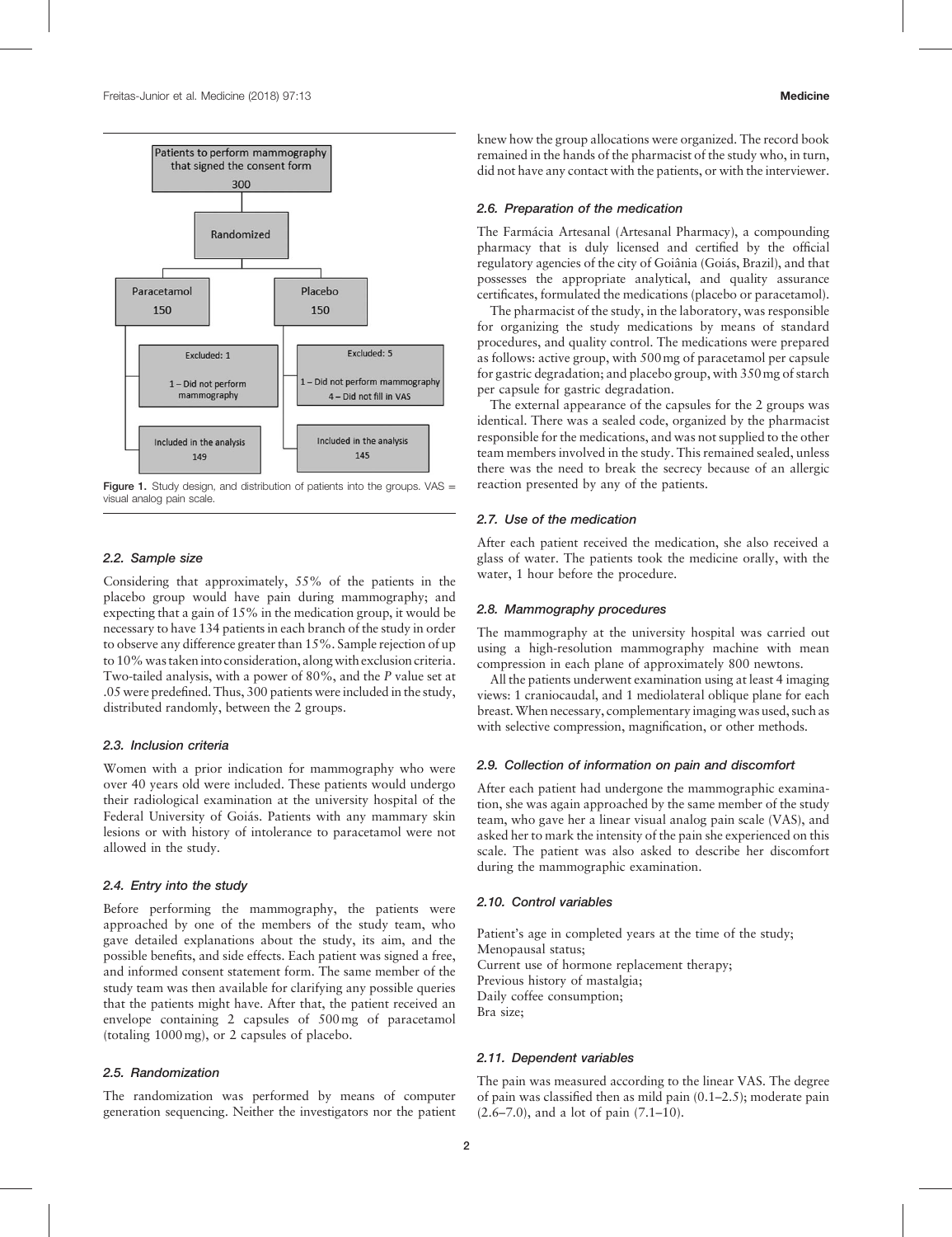Discomfort was classified into 4 possible categories according to the patient's opinion: no discomfort, uncomfortable, very uncomfortable, or intolerable.

#### 2.12. Statistical analysis

The control variables were used to check the homogeneity of the groups, tested using Student's  $t$  test, or the Chi-square test, as applicable. The pain intensity according to the visual analog scale was tested according to the mean, using Chi-square test. The discomfort between the groups was tested using the Chi-square test. A multivariate logistic regression analysis was performed to determine the risks for pain, and discomfort during mammography. The nullity hypothesis was rejected if there was a difference with significance greater than 95% between the groups ( $P < .05$ ). The statistical analyses were performed by SPSS 18.0 (SPSS Inc., Chicago, IL) software, MedCalc for Windows, version 17.9 (MedCalc Software, Ostend, Belgium), and Forest Plot Generator (DistillerSR, Evidence Partners, Ottawa, CA).

#### 2.13. Ethical matters

This study was approved by the Research Ethics Committee of the university hospital of the Federal University of Goiás (registration number 026/2002), and it was conducted in accordance with the ruling principles of the Helsinki Convention. The participants were volunteers, and they signed a free, and informed consent statement before their inclusion in the study, having received information about the study, its aim, and its probable side effects, and future advantages.

#### 3. Results

Out of the 300 women included, 6 were excluded from the analysis: one did not undergo mammography because of technical problems with the equipment, another was unable to complete the examination because of the intensity of the pain experienced, and the other 4 did not fill out the questionnaire, despite having undergone mammography. Thus, 294 patients were analyzed. The paracetamol group consisted of 149 women, while the placebo group had 145 (Fig. 1). The randomization of the patients between the groups made it possible for the groups to be homogenous, such that all the control variables were statistically, similar between the two groups, including the factors that could possibly, interfere with the intensity of the pain while the mammography was being performed (Table 1).

The mean of pain experienced during the examination, according to the VAS, was 3.5 for the paracetamol group, and 2.9 for the placebo group  $(P = .12)$ . There were fewer women experiencing mild pain in the paracetamol group when compared with those in placebo group (relative risk [RR] 0.76, confidence interval [CI] 95% 0.52–0.98) (Table 2, Fig. 2). There was no significant difference between the two groups, according to the degrees of discomfort (Table 3).

Regarding the safety, except for one women who presented slight sleepiness after taking the medication (allocated to the paracetamol group), there were no other adverse events.

#### 4. Discussion

The proportion of women who reported feeling pain during mammography varies widely.<sup>[12–14]</sup> Up to  $60\%$  of these women can have a mild, or even a moderate discomfort.<sup>[15]</sup> However, the reliability, and validity of these measurements are debatable. Some studies that found low frequencies of reports of pain were

# Table 1

Comparison of the demographic variables between the 2 groups: paracetamol and placebo.

| Variable                                           | <b>Paracetamol</b> | <b>Placebo</b> | Р   |
|----------------------------------------------------|--------------------|----------------|-----|
| Age (mean in years)                                | 49.7               | 48.8           | .45 |
| Weight (mean in kilograms)                         | 64.4               | 64.0           | .71 |
| Height (mean in meters)                            | 1.58               | 1.57           | .64 |
| Number of postmenopausal women                     | 65                 | 70             | .52 |
| Age at menopause (mean in years)                   | 45.6               | 45.0           | .84 |
| Number of women on hormone therapy                 | 18                 | 17             | .73 |
| History of mastalgia                               | 133                | 136            | .28 |
| Bra size (mean)                                    | 43.6               | 43.5           | .63 |
| Number of women with previous mammography          | 101                | 105            | .84 |
| Daily coffee consumption (mean number of cups/day) | 3.3                | 3.9            | .12 |

based on questions asked by the professional team at the time of performing the mammography.<sup>[16,17]</sup> Other studies that also reported low frequencies of pain were based on investigations carried out sometime after the mammography was performed.<sup>[18]</sup> Moreover, the amount of pain reported depends greatly, on the way in which the question is asked.<sup>[16,18]</sup>

It should be noted that the pain measurement can be performed by several quantitative questionnaires, and methods.<sup>[16,17,19]</sup> In this context, despite some criticism as the non-linearity of the painful representation,<sup>[19]</sup> the VAS remains the main tool in clinical studies.[20,21]

In the current study, there was no difference in mean score of VAS among the groups. However, the evaluation of pain intensity divided by subgroups revealed benefit of paracetamol in the reduction of mild pain during mammography. Thus, the use of paracetamol as premedication can benefit most women who reported pain during mammography, due to the prevalence of mild pain among those who reported pain symptoms.

In addition to the technical variations relating to the manner, and timing of asking the questions, there are also individual variations that cause some women to feel pain more than others do. These variations are generally evaluated in relation to demographic variables (age and education), or individuals' medical histories (smoking, caffeine use, menstrual cycle, and menopause). However, these variables may not be consistently, associated with the degree of pain during mammography.<sup>[10,13]</sup> In the current study, none of the analyzed factors significantly, associated with the frequency of pain, or discomfort during the exam. Still, this information can help to identify specific subgroups, which might have higher probability of experience pain, and discomfort, such as women with previous history of mastalgia.<sup>[7]</sup> Such knowledge allows a customized patient approach avoiding breast discomfort, and pain.

Currently, despite the evolution of mammography equipment, and ongoing training of health professionals,  $[22,23]$  the prevalence of breast discomfort remains frequent in mammography screening programs. $[4,24]$  In the current study, the presence of pain, or breast discomfort was observed in most women studied, which is in accordance with other similar studies.<sup>[14,20]</sup> These data reinforce the need for strategies for the control of pain, and breast discomfort during mammography.

To the best of our knowledge, only 2 other attempts have been made to administer medication prior to mammography with the aim of reducing the pain, and discomfort. In one study, acetaminophen was used prior to the mammographic examination, and was compared with placebo, with no observed reduction in breast discomfort among women who used the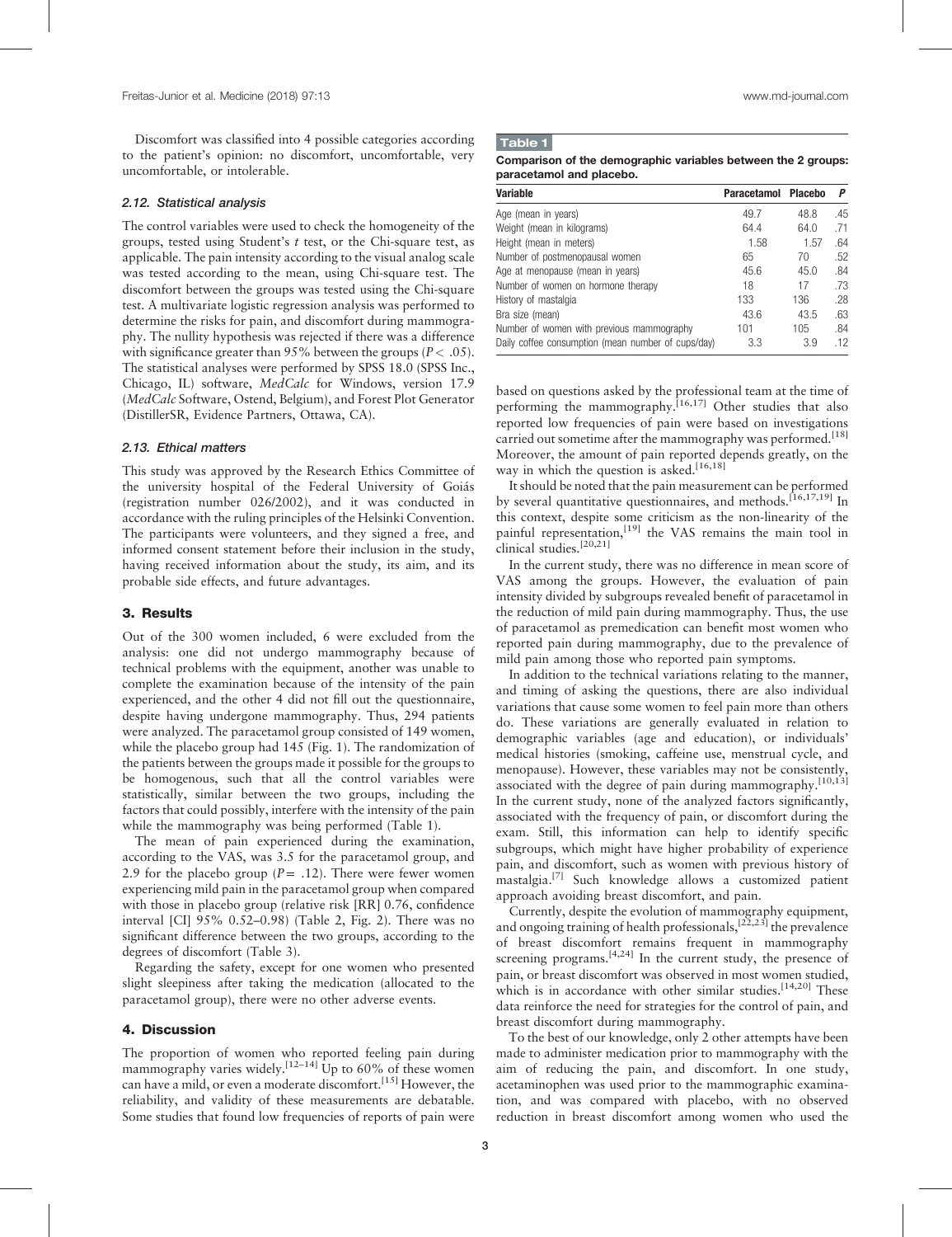# Table 2

Multivariate analysis of the clinical variables by logistic regression.

| <b>Variables</b>    | <b>Placebo</b> |      | Paracetamol    |      |                |                        |
|---------------------|----------------|------|----------------|------|----------------|------------------------|
|                     | $\mathbf N$    | $\%$ | N              | $\%$ | P              | RR (95% CI)            |
| Age (years)         |                |      |                |      |                |                        |
| < 50                | 62             | 42.1 | 65             | 43.6 |                |                        |
| $\geq 50$           | 83             | 57.2 | 84             | 56.4 | .88            | $0.96$ (0.60-1.53)     |
| Menopausal status   |                |      |                |      |                |                        |
| Yes                 | 72             | 49.7 | 67             | 45.0 | 1              |                        |
| N <sub>0</sub>      | 73             | 50.3 | 82             | 55.0 | .42            | $0.82$ (0.52-1.31)     |
| Hormone therapy     |                |      |                |      |                |                        |
| Yes                 | 102            | 70.3 | 105            | 70.5 | 1              |                        |
| N <sub>0</sub>      | 43             | 29.7 | 44             | 29.5 | .98            | $0.99(0.60 - 1.64)$    |
| Mastalgia           |                |      |                |      |                |                        |
| Yes, with harms     | 13             | 9.0  | 15             | 10.1 | $\overline{1}$ |                        |
| Yes, without harms  | 58             | 40.0 | 71             | 47.7 | .88            | $0.94(0.41 - 2.14)$    |
| <b>No</b>           | 74             | 51.0 | 63             | 42.3 | .46            | $1.16(0.78 - 1.72)$    |
| Coffee              |                |      |                |      |                |                        |
| Yes                 | 136            | 93.8 | 132            | 88.6 | 1              |                        |
| <b>No</b>           | 9              | 6.2  | 17             | 11.4 | .11            | $0.75(0.55 - 1.02)$    |
| Bra size            |                |      |                |      |                |                        |
| 36-44               | 141            | 97.2 | 147            | 98.7 | 1              |                        |
| $45 - 52$           | 4              | 2.8  | $\overline{c}$ | 1.3  | .39            | $1.53(0.49 - 4.77)$    |
| Scale of discomfort |                |      |                |      |                |                        |
| Intolerable         | 1              | 0.7  | $\overline{4}$ | 2.7  | 1              |                        |
| Very uncomfortable  | 8              | 5.5  | 8              | 5.4  | .23            | $0.75(0.47 - 1.19)$    |
| Uncomfortable       | 72             | 49.7 | 74             | 49.7 | .96            | $0.25(0.02 - 2.35)$    |
| No discomfort       | 64             | 44.1 | 63             | 42.3 | .18            | $0.95(0.02 - 2.26)$    |
| Presence of pain    |                |      |                |      |                |                        |
| Yes                 | 138            | 95.2 | 139            | 93.3 | 1              |                        |
| <b>No</b>           | $\overline{7}$ | 4.8  | 10             | 6.7  | .48            | $0.70$ $(0.26 - 1.90)$ |
| Scale of pain       |                |      |                |      |                |                        |
| A lot of pain       | 11             | 7.6  | 23             | 15.6 | 1              |                        |
| Moderate pain       | 54             | 37.2 | 55             | 37.4 | .07            | $0.88$ $(0.57 - 1.36)$ |
| Mild pain           | 73             | 50.3 | 61             | 41.5 | .02            | $0.76$ $(0.52 - 0.98)$ |
| No pain             | $\overline{7}$ | 4.8  | 8              | 5.4  | .33            | $0.78(0.23 - 2.64)$    |

 $Cl =$ confidence intervals;  $RR =$ relative risk.



Figure 2. Forest plot for subgroup analysis.